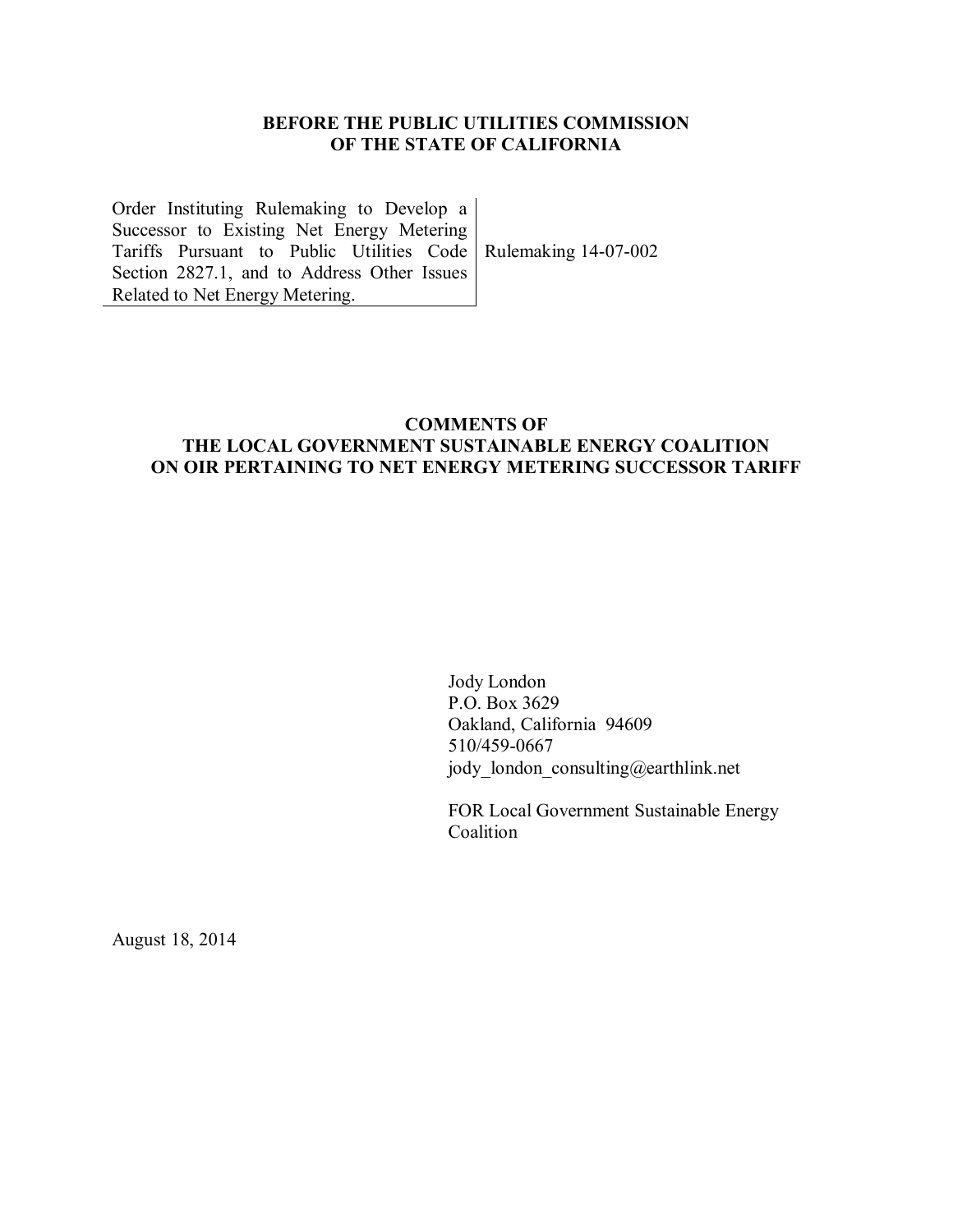# **Table of Contents**

| I.   |    |                                                                                                  |  |
|------|----|--------------------------------------------------------------------------------------------------|--|
| ΙΙ.  |    | DISTRIBUTED GENERATION IS IMPORTANT TO LOCAL GOVERNMENTS FOR MULTIPLE                            |  |
| III. |    |                                                                                                  |  |
|      |    | A. Guiding principles, or goals, to assist in the development and evaluation of different tariff |  |
|      | 1. |                                                                                                  |  |
|      | 2. |                                                                                                  |  |
| Β.   |    | Program Elements or specific features to include in a successor tariff or contract. 4            |  |
|      | 1. |                                                                                                  |  |
|      | 2. |                                                                                                  |  |
|      |    | C. Tool for estimating the costs and benefits of various NEM successor tariff options or rate    |  |
|      | 1. |                                                                                                  |  |
|      | 2. |                                                                                                  |  |
|      | 3. |                                                                                                  |  |
| D.   |    | Development of a variety of possible options for a NEM successor tariff or contract 7            |  |
| Ε.   |    |                                                                                                  |  |
| IV.  |    | COMMENTS ON PROCEEDING CATEGORIZATION AND PROPOSED SCHEDULE 9                                    |  |
| V.   |    |                                                                                                  |  |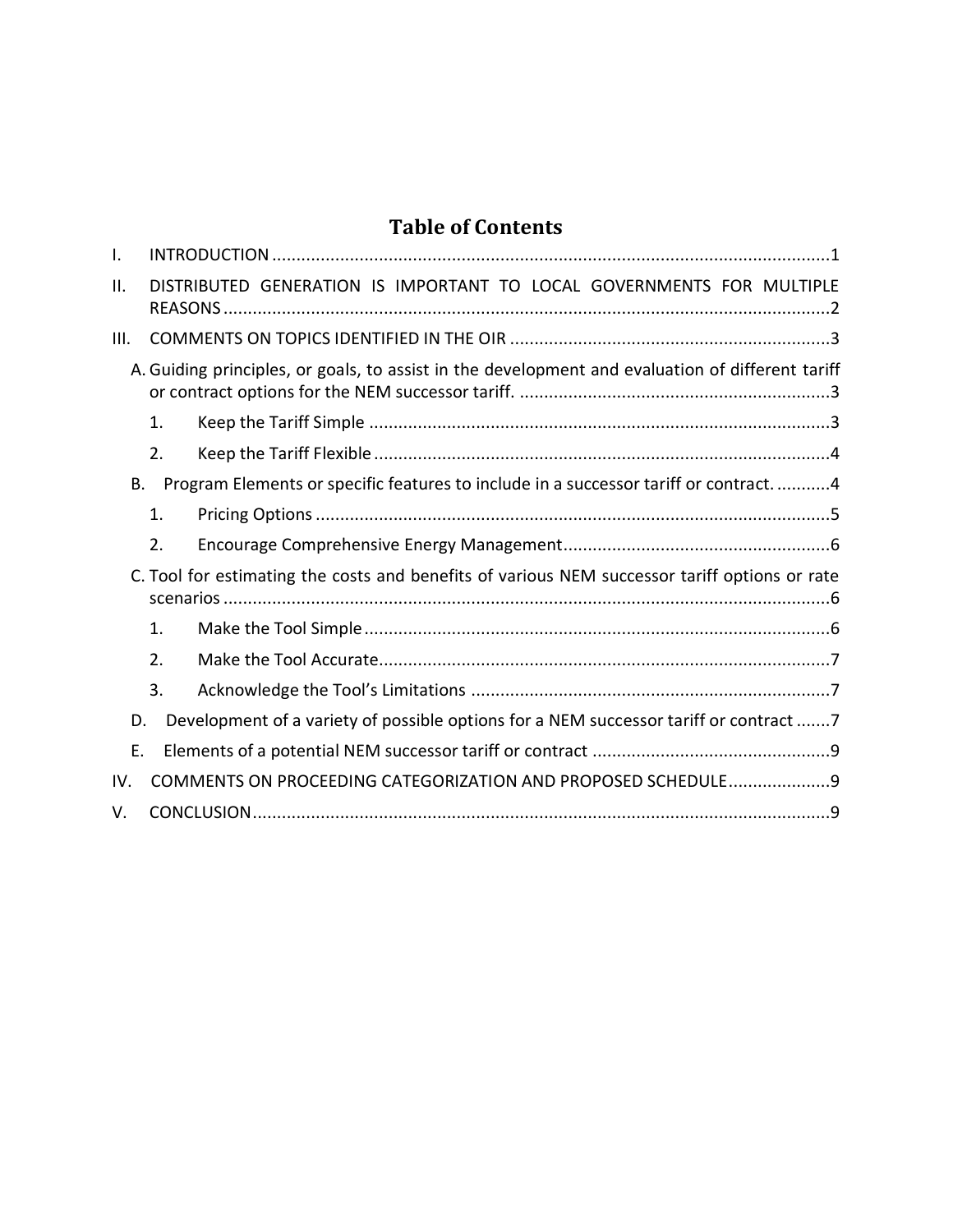#### <span id="page-2-0"></span>**I. INTRODUCTION**

In accordance with the Rules of Practice and Procedure of the California Public Utilities Commission ("Commission" or "CPUC") and the Order Instituting Rulemaking issued July 17, 2014, the Local Government Sustainable Energy Coalition  $("LGSEC")^1$  submits these Comments. Given the importance of distributed generation to local governments for numerous reasons, outlined below, these comments are focused on what a successor tariff to the net energy metering ("NEM") tariff for the government sector should include in order to generate the most participation in the program, as anticipated in AB 327. The LGSEC also is mindful that distributed generation has applications across customer classes, and we encourage the Commission to be creative in developing a simple successor tariff – potentially with options for different customer classes. We note that the emphasis for us is on opportunities afforded by distributed generation. NEM is one tool for deploying distributed generation.

Specifically, the LGSEC recommends:

- The Commission consider the best tariff mechanism for deploying more distributed generation; we believe this to be a simple feed-in tariff;
- Barring adoption of a true feed-in tariff, any successor tariff should include an  $\bullet$ option specifically for local governments;
- A simple evaluation tool that incorporates costs and benefits, both the traditional utility metrics and others such as local job creation;
- Opportunity for local governments to develop projects up to 5 MW; and

<sup>&</sup>lt;sup>1</sup> Across California, cities, counties, associations and councils of government, special districts, and nonprofit organizations that support government entities are members of the LGSEC. Each of these organizations may have different views on elements of these comments, which were approved by the LGSEC's Board.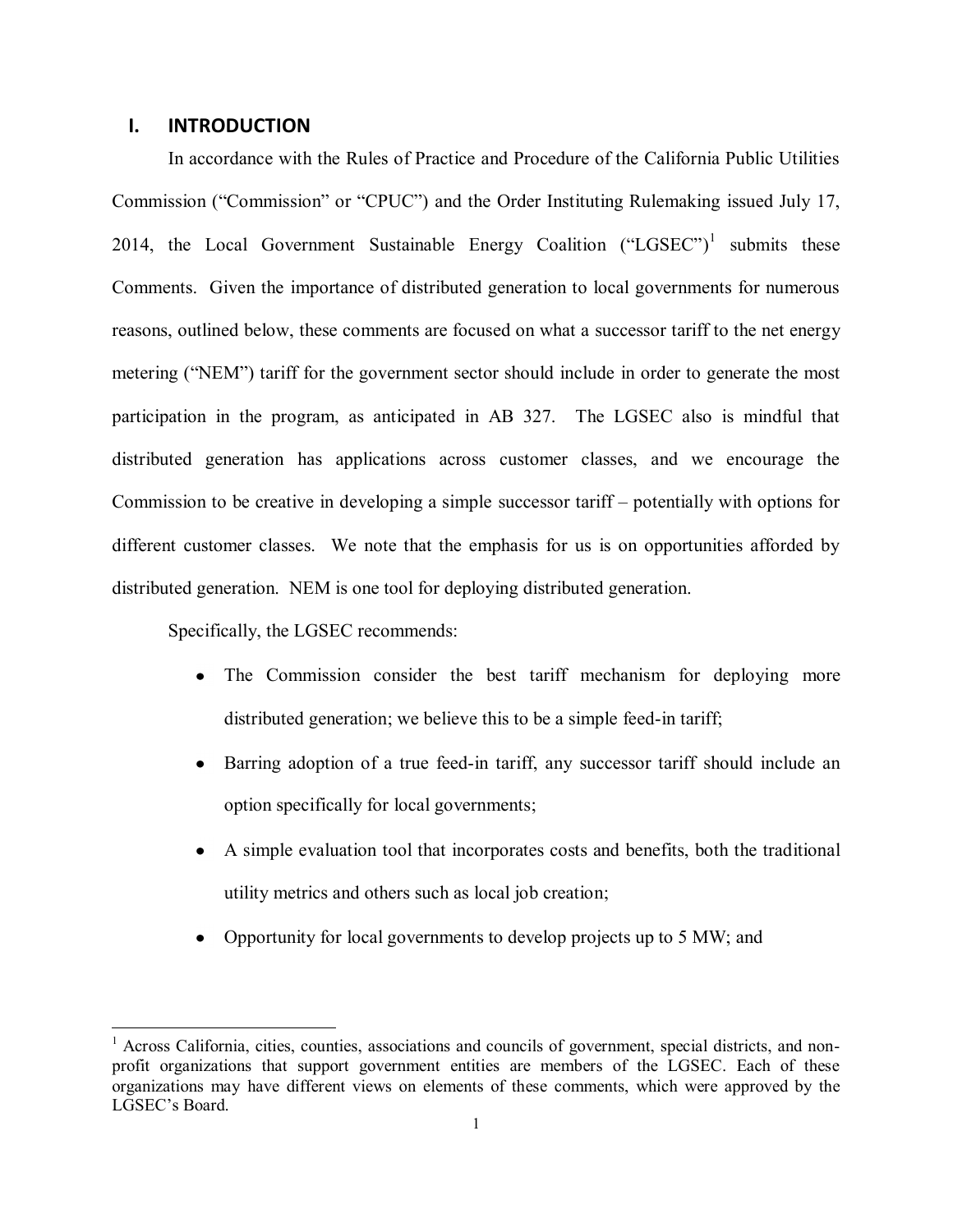Learning from ongoing work in other states, particularly around microgrids, monthly fixed charge options, and utilities as distribution system platform providers.

# <span id="page-3-0"></span>**II. DISTRIBUTED GENERATION IS IMPORTANT TO LOCAL GOVERNMENTS FOR MULTIPLE REASONS**

As the Commission is aware, distributed generation is important for local governments for several reasons. First, as a threshold matter, local governments are responsible for the health, safety, and welfare of their citizens under the federal and California Constitutions. As such, local governments have an obligation to maintain a clean, safe, and sustainable environment for their constituents. Distributed generation constitutes a critical tool that helps local governments satisfy this obligation. Similarly, distributed generation enables local governments to bolster their micro-grids to be more resilient, which will protect the public in cases of natural or manmade emergencies. Second, distributed generation helps local governments meet the statutory climate planning mandates set forth in AB 32 and SB 375. Third, many local governments have invested significantly in existing photovoltaic solar systems and did so based upon the assumption that they would receive appropriate returns on their investments. The successor tariff adopted in D.14-03-041 protects these investments and must be maintained. Fourth, several Community Choice Aggregators have expressed a strong interest in expanding distributed generation as a source for local power and jobs. As noted below, they are using feed-in tariffs, rather than net energy metering, as one way to achieve this purpose. Lastly, distributed generation equips local governments with a viable means to control rising utility costs, thereby allowing funds to be directed to core local government functions, including public safety and social welfare.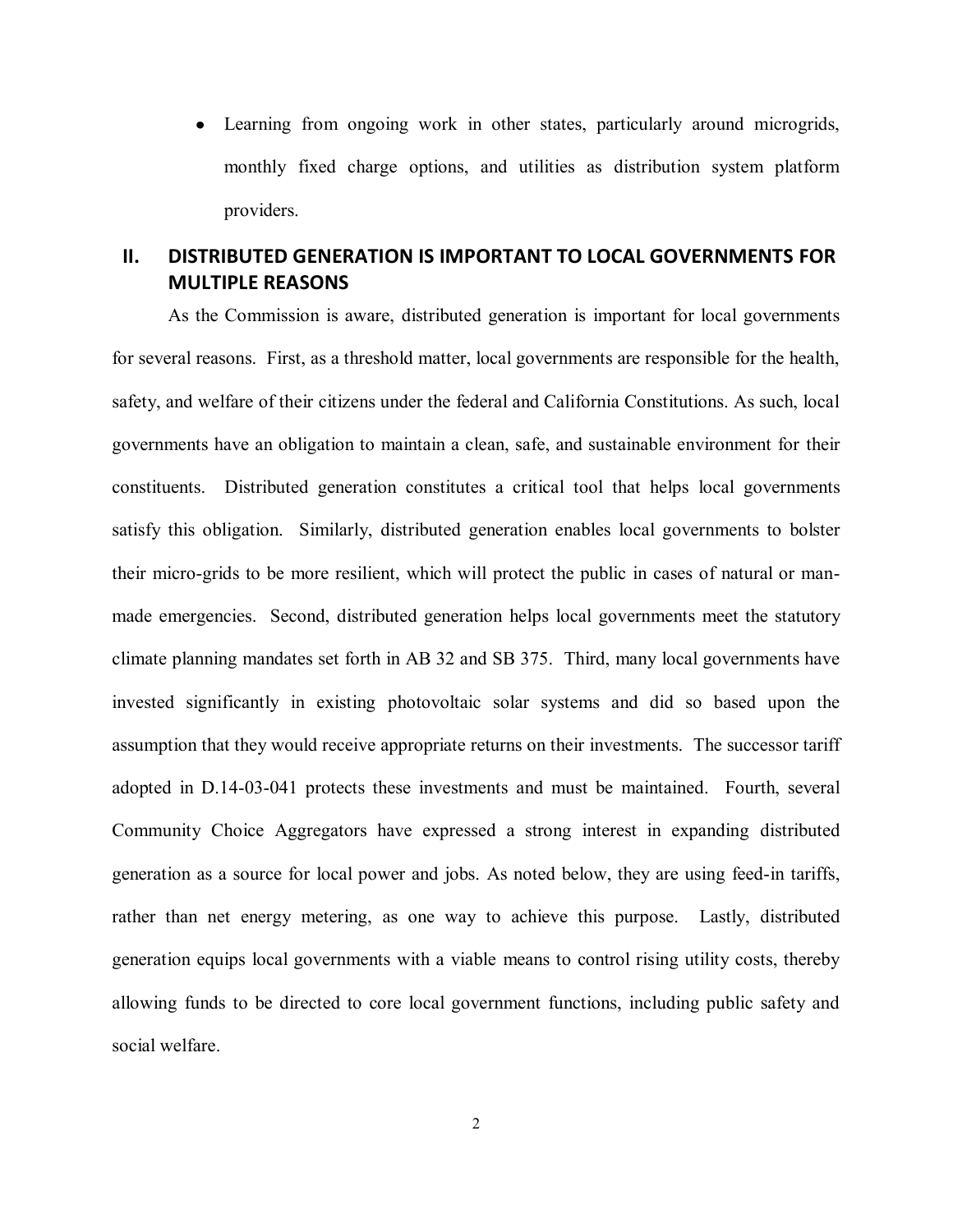As the Commission is also aware, local governments create and implement climate action and community development plans, to which distributed generation is often central. Because local governments make decisions about capital investments twelve to twenty-four months in advance of project implementation, they must know rates of return for distributed generation projects prior to deciding whether and to what extent to adopt distributed generation measures. Accordingly, the LGSEC emphasizes that adherence to the procedural schedule set forth in the Rulemaking is paramount for local government planning purposes.

### <span id="page-4-1"></span><span id="page-4-0"></span>**III. COMMENTS ON TOPICS IDENTIFIED IN THE OIR**

# *A. Guiding principles, or goals, to assist in the development and evaluation of different tariff or contract options for the NEM successor tariff.*

The LGSEC agrees that it is valuable to establish principles and goals that will guide

development of the NEM successor tariff. The LGSEC espouses the following broad goals:

#### **1. Keep the Tariff Simple**

<span id="page-4-2"></span>A successful distributed generation program will be simple and clear program for customers to access. The current rulemaking should not procedurally muddy or unnecessarily complicate the tariff. The LGSEC recommends that:

- The Commission identify how to insulate the adopted tariff from programmatic changes every time that rates change;
- The presentation from the August 11, 2014 workshop, on p. 76 proposes that the rate structure options identified there should apply to "transitioning NEM systems as well as new systems." In accordance with D.14-03-041, no rate structures should be applied to transitioning systems covered under the current NEM tariff until they have reached the 20 year transition period limit authorized in the Decision; and
- The Commission keep residential, commercial/industrial, and governmental rates distinct. The Commission should note that many local governments pay both a KW/hr and demand charge for their projects; they should not be charged for any offset recovered from a NEM tariff that might be adopted.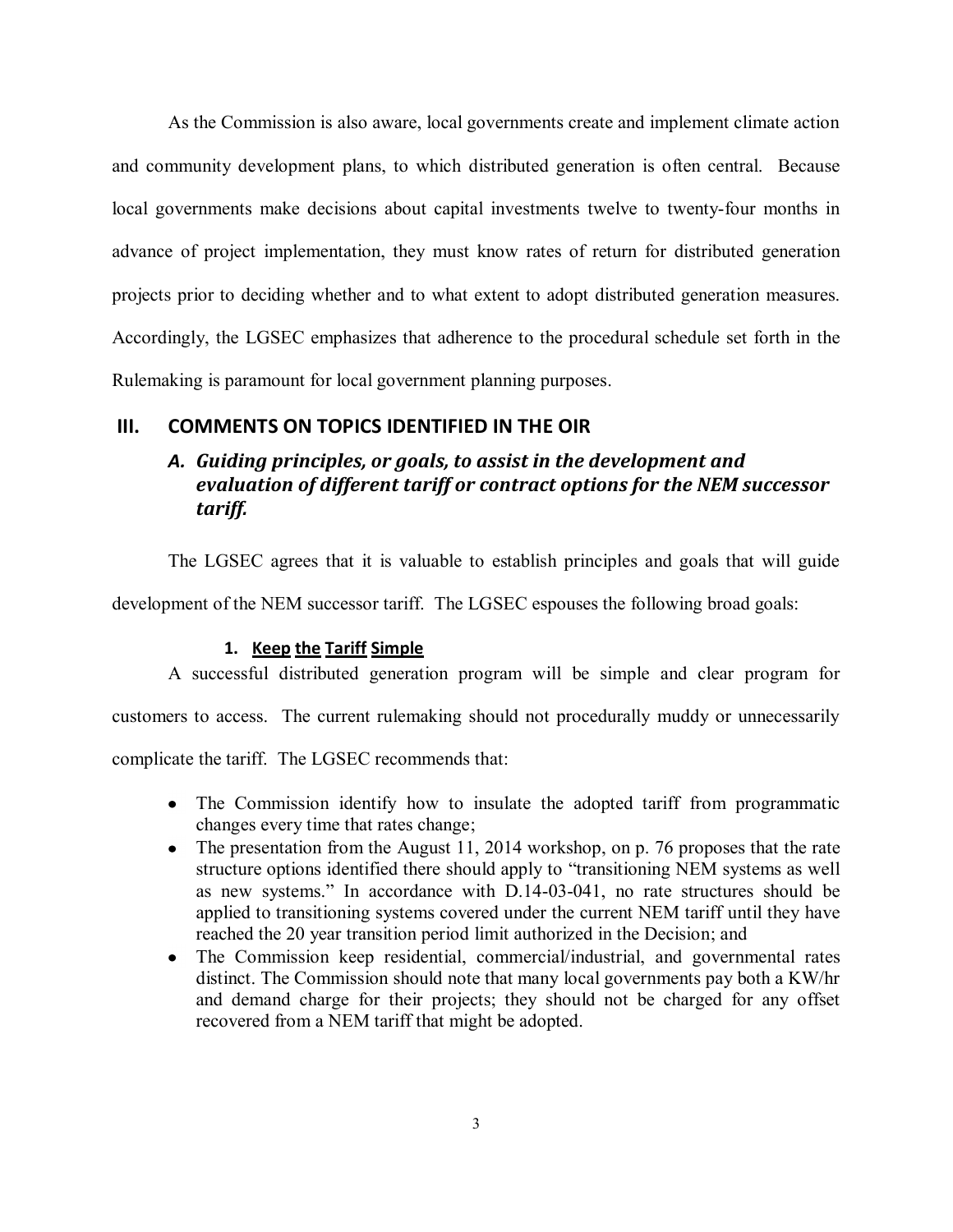This last point bears additional explanation. Local governments do not take service on the same tariff schedule as residential customers. Most of the tariffs on which we take service include demand charges. In PG&E's service territory, for example, in addition to NEM energy charges, customers taking service on A-10, E-19, and E-20 are also billed for demand (kW) charges. Maximum demand is classified as the highest number of kW used during any recorded 15-minute interval during the billing period. Credit from kWh generation may not be used to offset credit for demand charges. If there is a 15-minute interval during a billing period where the generation from the photovoltaic system does not meet customer load or if customer load is not coincident with generation from the photovoltaic system, demand charges will apply. Similarly, customers taking service on E-19 and E-20 are also charged for max peak and max part-peak demand as well. Max peak and max part-peak demands are calculated using the highest number of kW used during any recorded 15-minute interval during the applicable TOU period.

#### **2. Keep the Tariff Flexible**

<span id="page-5-0"></span>The LGSEC recommends that the Commission preserve end-user options regarding costeffective and emerging solar, wind, plug-in electric vehicle ("PEV"), and biomass systems. A distributed generation tariff should provide meaningful incentives to include these types of technologies within the ambit of distributed generation.

# <span id="page-5-1"></span>*B. Program Elements or specific features to include in a successor tariff or contract.*

The LGSEC agrees that certain program elements and/or features will make the successor to the NEM tariff more attractive to local governments. While the LGSEC recommends that the successor tariff include the following programmatic elements/features, it reserves the right to adjust, expand upon, or refine these suggestions in future iterations of this rulemaking.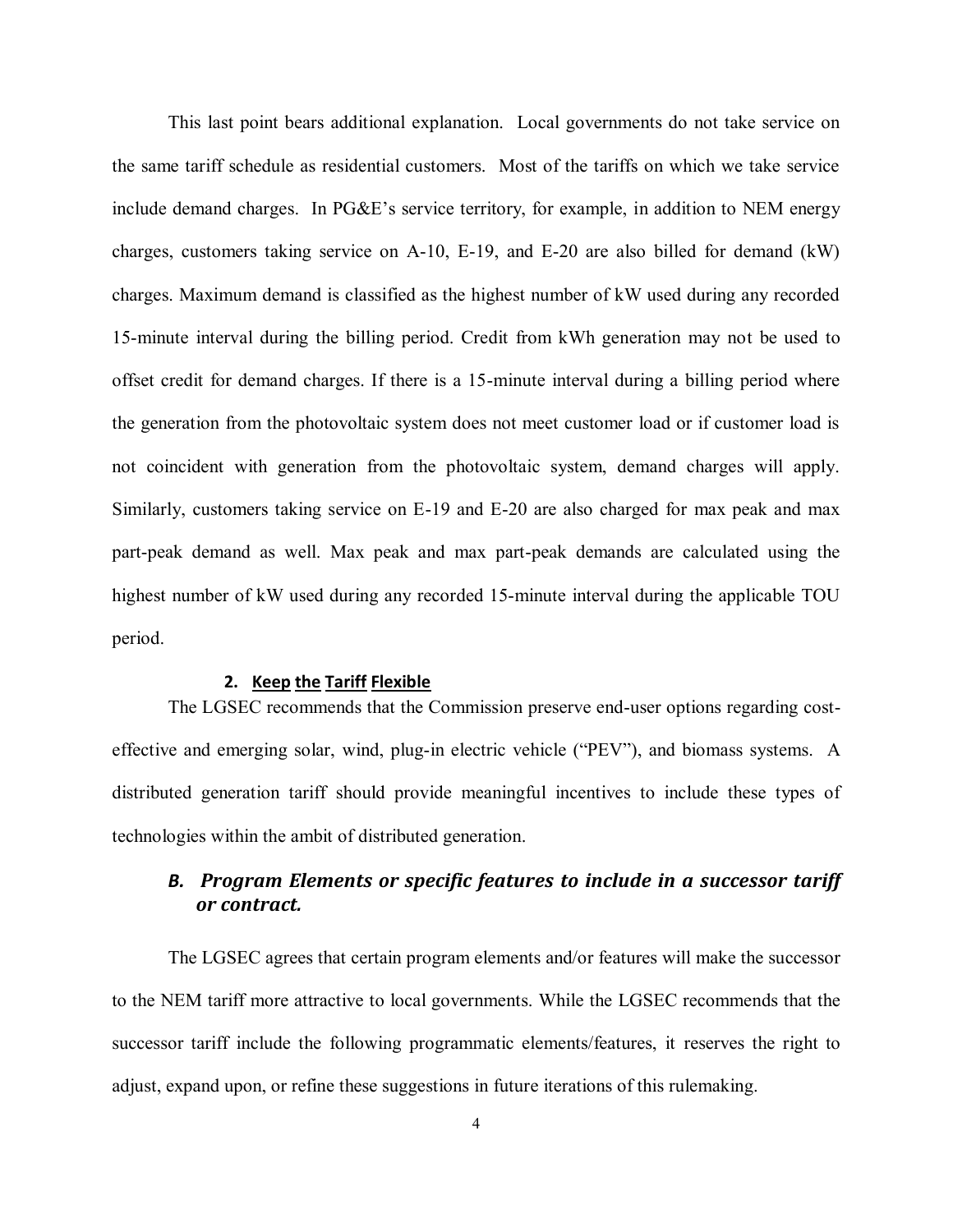#### **1. Pricing Options**

#### **a)** *Feed-in Tariff*

<span id="page-6-0"></span>Ultimately, the LGSEC believes that the best way to facilitate widespread adoption of distribution generation will be a feed-in-tariff ("FiT") pricing approach with a 25 year minimum term for all customer segments in lieu of a NEM pricing approach. This is attractive to customers because it would promote certainty and consistency, traits which would address local governments' financial and funding constraints discussed above. Other customer segments would also find this attractive.

We note that in California municipal utilities and community choice aggregators are offering feed-in tariffs with great success. The Los Angeles Department of Water and Power on August 5 revised its feed-in tariff and on track to procure 100 MW of distributed generation through this mechanism.<sup>2</sup> The City of Palo Alto's municipal utility in February raised the amount of capacity to be accepted to its feed-in tariff, and eliminated any minimum or maximum project size.<sup>3</sup> Marin Clean Energy reports that it has 5.8 MW of distributed generation providing power under its feed-in tariff, or in queue.<sup>4</sup> Sonoma Clean Power on August 4 announced a feed-in tariff for projects within its jurisdiction. The Sonoma Clean Power feed-in tariff offers 10 year contracts for baseload facilities and 20 year contracts for other generating facilities.<sup>5</sup>

#### **b)** *NEM-GOV Tariff*

If the CPUC does not pursue a feed-in tariff to succeed the NEM tariff, and instead opts to modify the current NEM tariff, it should have a distinct option for local governments. As indicated above, local governments take service currently under different tariffs than residential

<sup>&</sup>lt;sup>2</sup> California Energy Markets, "LADWP Aims for 15 Percent Energy Savings from Efficiency Programs," August 8, 2014, p. 9.

<sup>&</sup>lt;sup>3</sup> See http://www.cityofpaloalto.org/gov/depts/utl/business/sustainability/clean.asp

<sup>4</sup> *California Energy Markets*, "Marin Clean Energy Amassing Pipeline of Local Renewables Projects," July 3, 2014, p. 9.

<sup>&</sup>lt;sup>5</sup> See https://sonomacleanpower.org/profit/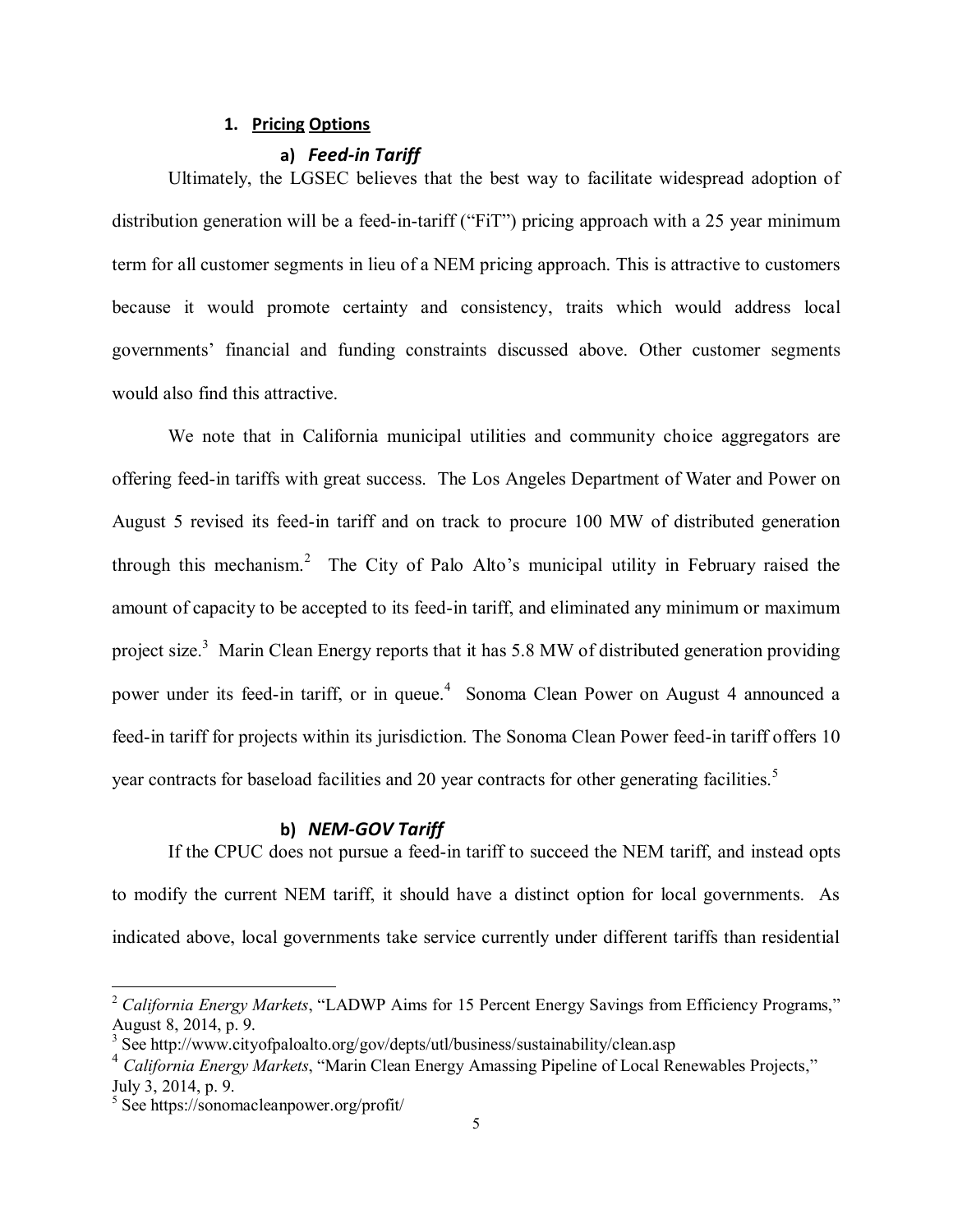customers. Local governments have different financial obligations and opportunities for projects under their direct control than other customer groups. In R.12-11-005, as the Commission was developing the transition NEM tariff approved in Decision 14-03-041, the LGSEC provided information on the planning horizons and commitments by which local governments consider physical plant investments, such as distributed generation.

#### **2. Encourage Comprehensive Energy Management**

<span id="page-7-0"></span>The LGSEC recommends that the Commission create incentives for customers, including local governments, to act in an environmentally sustainable manner. The successor tariff should create incentives for local governments (and other customers) to implement distributed generation technologies in addition to solar, and should encourage the integration of distributed generation, demand-respond, energy efficiency measures, and storage. Moreover, the Commission should direct the investor-owned utilities to allow local governments to develop projects up to 5 MW.

## <span id="page-7-1"></span>*C. Tool for estimating the costs and benefits of various NEM successor tariff options or rate scenarios*

As the Commission is aware, its Energy Division contracted with E3 to replace the calculator historically used to evaluate tariff options with a "Public Tool" that will evaluate the costs and benefits of a successor NEM tariff. The LGSEC applauds the transparent manner in which the Commission and E3 have engaged with interested stakeholders to guide the development of this Public Tool. The LGSEC urges the Commission to heed a few broad points.

#### **1. Make the Tool Simple**

<span id="page-7-2"></span>The final product – the Public Tool – must be understandable and easily accessible to local governments (and their constituents) when they consider whether to implement distributed generation, energy storage, vehicle-to-grid, and/or PEV installations. To the extent possible, it should include anticipated costs and benefits that will affect project viability.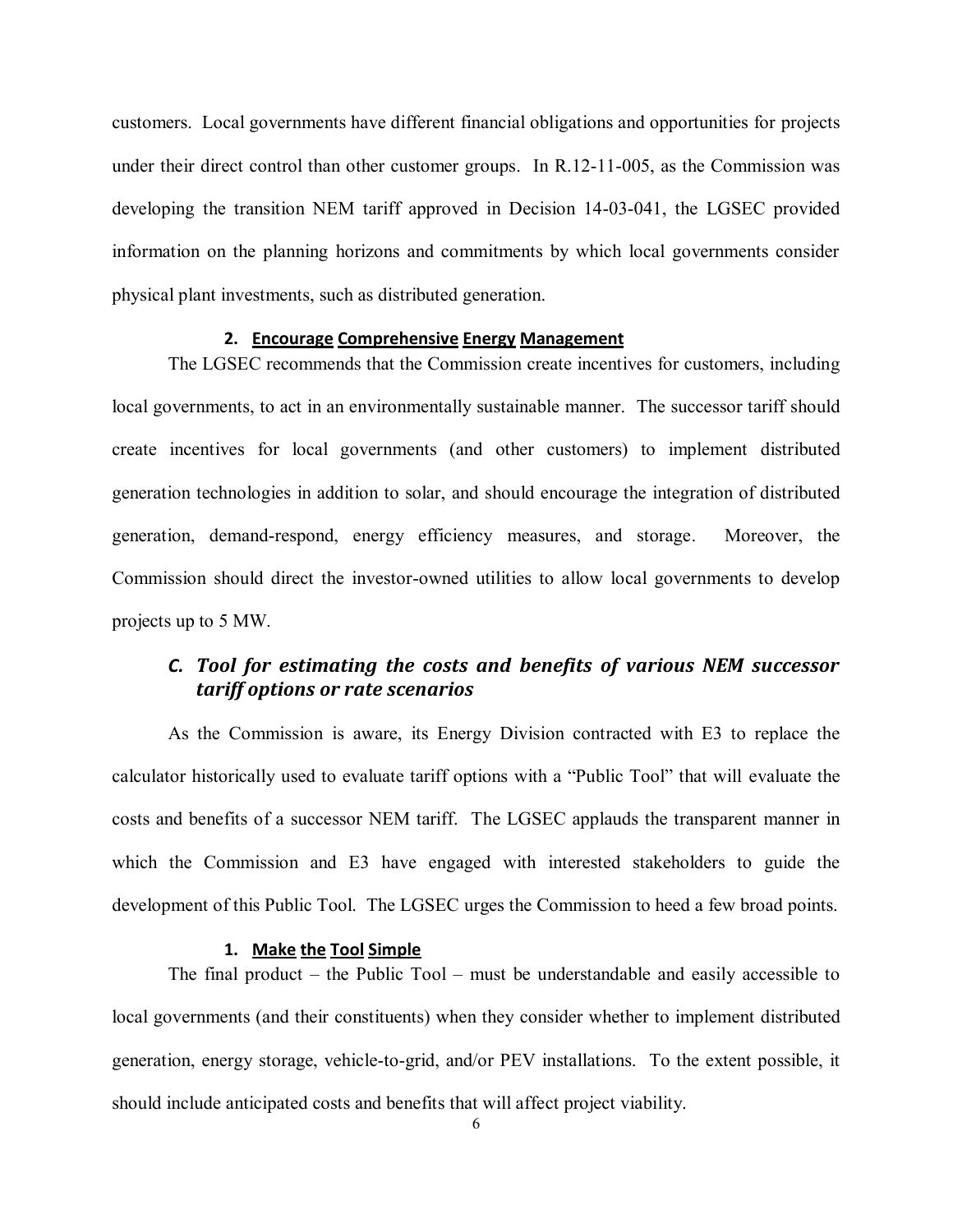#### **2. Make the Tool Accurate**

<span id="page-8-0"></span>The Public Tool should award the full value to distributed generation systems for avoided transmission and distribution infrastructure costs, mitigation of localized distribution and transmission constraints/bottlenecks, and greenhouse gas emissions reductions. For the Public Tool to generate meaningful and accurate project appraisals under a successor tariff, it must account for these cost savings. Additionally, the Tool should look at co-benefits that distributed generation provides. In particular, the LGSEC is mindful of local job creation and the ability to site distributed generation in economically disadvantaged communities.

### **3. Acknowledge the Tool's Limitations**

<span id="page-8-1"></span>The proposed Public Tool will offer complex analysis of costs and benefits, yet the results will still be highly dependent upon presuppositions about future rates, distribution system needs, etc. There is a tension here because these currently unknown costs and benefits make it difficult to use the Tool for investment-grade decision making.

Additionally, the LGSEC reminds the Commission of programs already in existence for disadvantaged communities such as the California Solar Initiative SASH and MASH. The Public Tool should complement these programs, not try to capture and recreate them within a single tool.

# <span id="page-8-2"></span>*D. Development of a variety of possible options for a NEM successor tariff or contract*

In other parts of the country, regulators and utilities are taking new approaches to increase distributed generation. In New York, the Governor has called on utilities to become Distribution System Platform Providers.<sup>6</sup> It is worth noting that one of the policy objectives behind New York's action is to reduce carbon emissions. One New York utility in late July filed

<sup>&</sup>lt;sup>6</sup> See http://www.greentechmedia.com/articles/read/new-york-launches-major-regulatory-reform-for-utilities.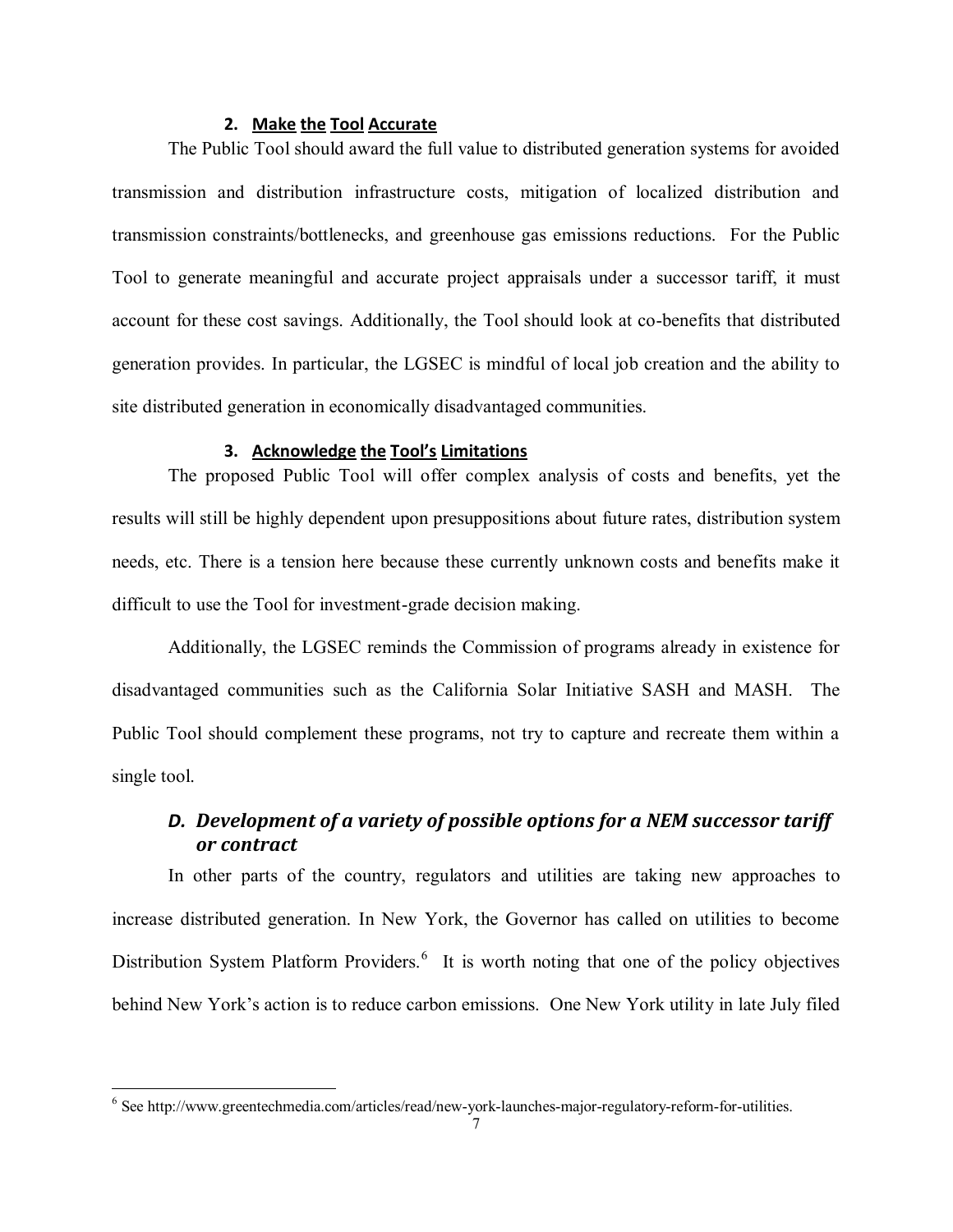an application that includes new distribution automation systems, community solar, expanded demand response, and a microgrid-as-a-service program.<sup>7</sup>

In Massachusetts, legislators are considering adopting a minimum bill for NEM customers, and in eliminating the cap on NEM enrollment. The minimum bill is intended to help utilities cover fixed transmission and distribution costs. $8$  As indicated above, local governments are already paying these charges under their current tariffs, sometimes to excess. (For example, one LGSEC member reports that one of its small wastewater plants pays \$3000 per year as a demand charge whether it uses power or not.) The Commission should consider whether a reasonable minimum bill would lead to greater deployment of distributed generation and highly efficient mechanical and lighting systems. Reduced average demand on the grid can come from a variety of causal factors, including highly efficiency operations and vacant buildings, not just from distributed generation.

The Commission should be looking outside the usual confines for tariff options that will encourage greater deployment of distributed generation. Perhaps the Commission should encourage pilots with these and similar concepts, with an eye to both urban areas with peak demand issues, and to less populated areas where distributed generation could yield system reliability benefits and diminish the need for new central plant and transmission infrastructure. Local governments are present in every part of California, and stand as ready partners to assist the Commission and the utilities in looking at new options.

<sup>7</sup> See http://www.greentechmedia.com/articles/read/new-york-utility-proposes-community-solar-microgrid-as-aservice.

<sup>&</sup>lt;sup>8</sup> See [http://www.greentechmedia.com/articles/read/why-the-massachusetts-net-metering-compromise-could-be-a](http://www.greentechmedia.com/articles/read/why-the-massachusetts-net-metering-compromise-could-be-a-model-for-other-st)[model-for-other-st](http://www.greentechmedia.com/articles/read/why-the-massachusetts-net-metering-compromise-could-be-a-model-for-other-st) and http://www.greentechmedia.com/articles/read/Massachusetts-Solar-Industry-Utilities-and-Regulators-Reach-a-Deal-on-Sola.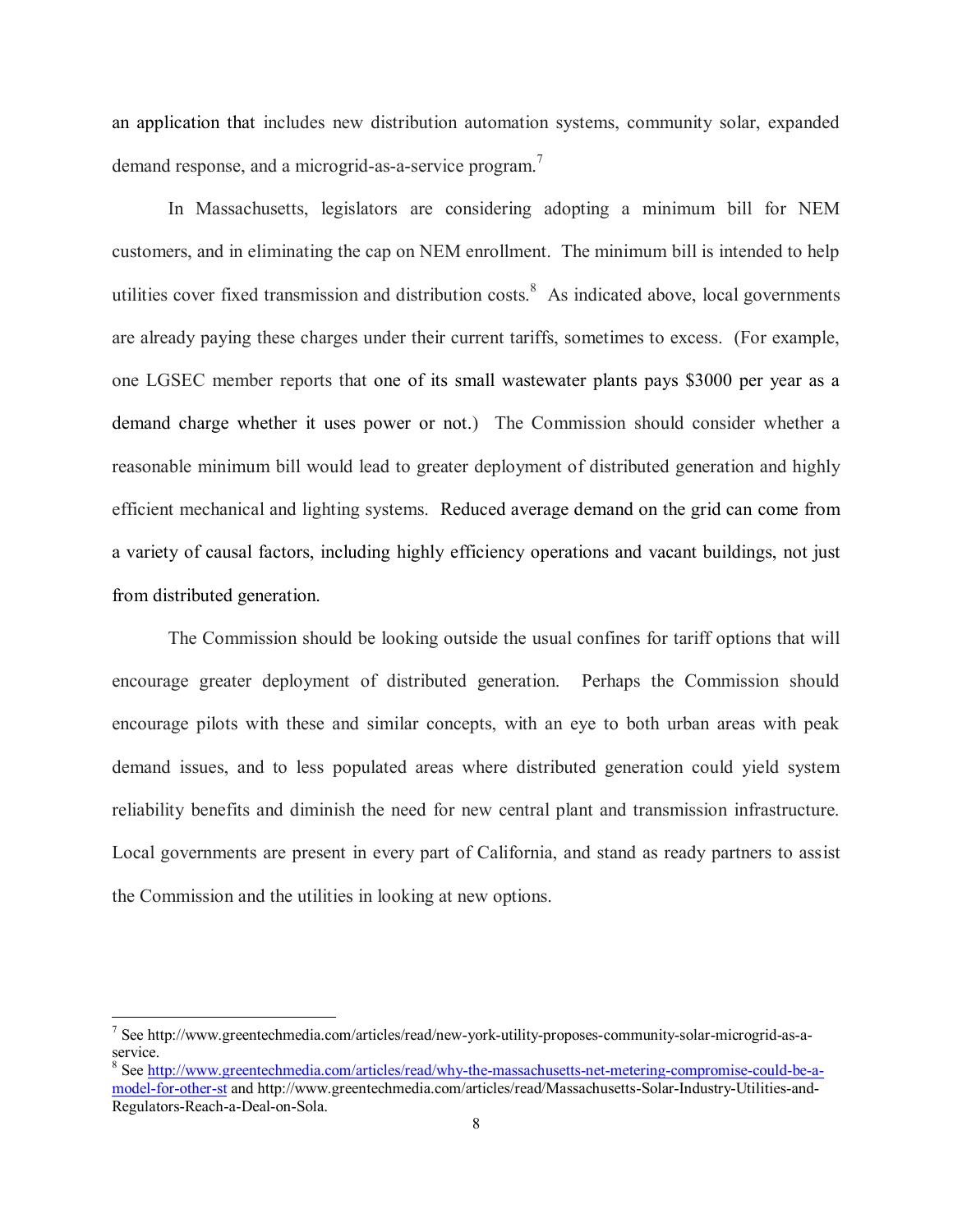### *E. Elements of a potential NEM successor tariff or contract*

<span id="page-10-0"></span>As discussed above, the LGSEC agrees that it will be important to link tariff or contract options to NEM program goals and the larger goals that the NEM program supports, namely reducing greenhouse gas emissions and climate resilience/microgrid projects.

# <span id="page-10-1"></span>**IV. COMMENTS ON PROCEEDING CATEGORIZATION AND PROPOSED SCHEDULE**

The LGSEC does not have an issue with the categorization of this proceeding as "ratesetting." Because the CPUC adopted a process for transitioning to the successor tariff in D.14-03-041, and because there is a tariff in place now, the LGSEC accepts the schedule as set forth in the Proposed Decision. However, the LGSEC reiterates that adherence to this schedule is crucial, not only for local planning purposes, but to comply with AB 327's statutory deadline.

### <span id="page-10-2"></span>**V. CONCLUSION**

The Commission has an opportunity to develop tools that customers can use to evaluate distributed generation options. The tool must be easy to understand and use and it should incorporate benefits that go beyond the traditional transmission and distribution benefits. We encourage the CPUC to move toward a feed-in tariff. And we request that the Commission adopt a government option in whatever final tariff is approved. Finally, there is a great opportunity to learn from ongoing work in other states. The Commission should look at pilots to test some of these new models.